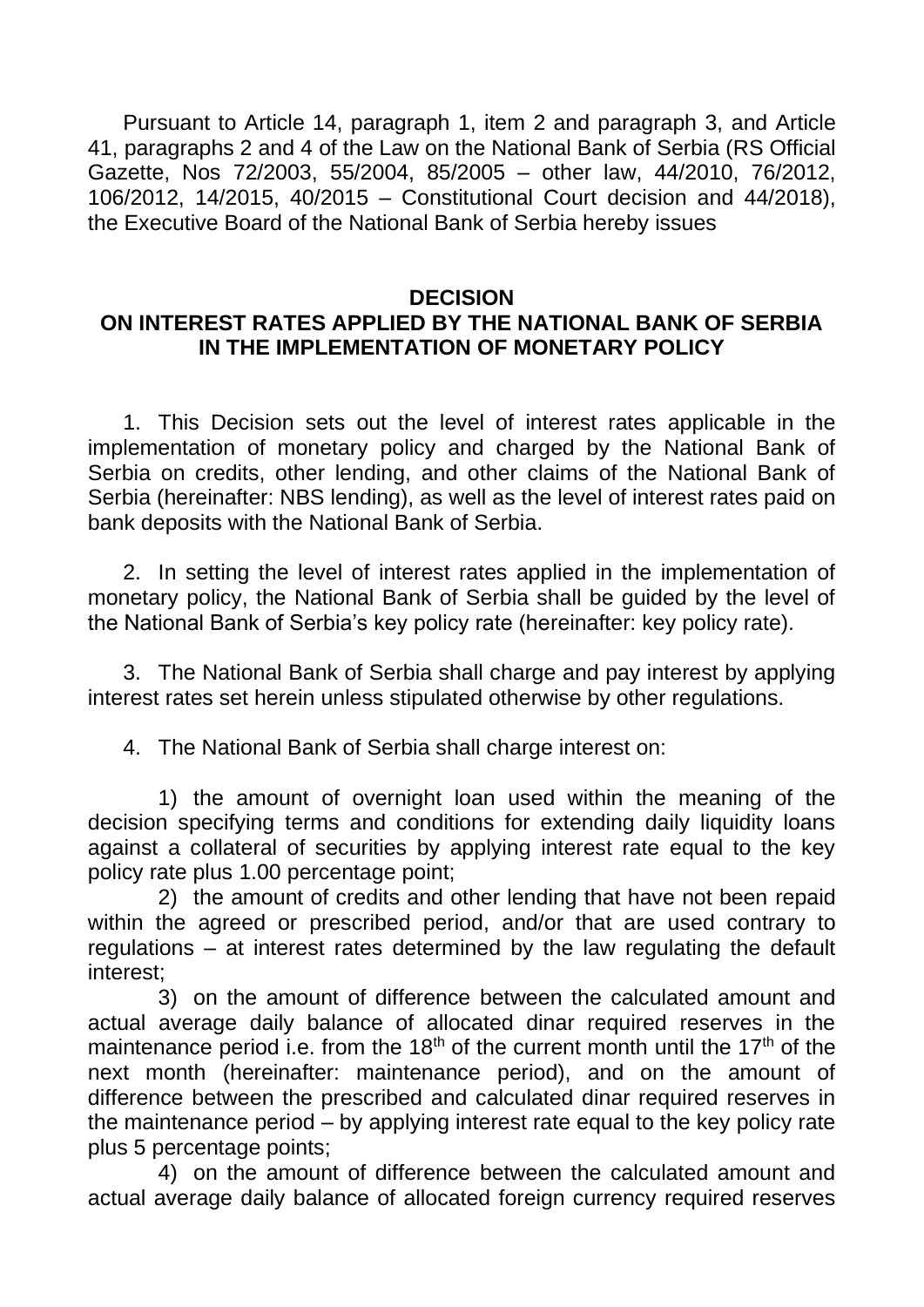in the maintenance period, and on the amount of difference between the prescribed and calculated foreign currency required reserves in the maintenance period – by applying interest rate equal to the three-month EURIBOR applicable on the date of interest calculation, plus 5 percentage points;

 5) on the amount of difference between the actual average daily balance of allocated foreign currency required reserves and the calculated amount of foreign currency required reserves in the maintenance period (allocated foreign currency required reserves in excess of the calculated amount) – by applying the interest rate equal to the three-month EURIBOR applicable on the date of interest calculation, plus 5 percentage points.

5. The National Bank of Serbia shall pay interest on:

1) the amount of actual average daily balance of allocated dinar required reserves in the maintenance period which does not exceed the amount of calculated dinar required reserves – by applying the interest rate of 0.50% p.a.;

2) the amount of funds deposited by a bank with the National Bank of Serbia in accordance with the decision governing the conditions and manner of depositing excess liquidity with the National Bank of Serbia – by applying the interest rate equal to the key policy rate less 1.00 percentage point.

 Notwithstanding paragraph 1, item 1) of this Section, and with a view to mitigating the economic consequences of the COVID-19 pandemic, the National Bank of Serbia shall pay interest on the amount of the actual average daily balance of allocated dinar required reserves in the maintenance period which does not exceed the amount of calculated dinar required reserves – by applying the interest rate defined in that item plus  $0.50$ percentage points p.a.

The amount to which the interest rate defined in paragraph 2 of this Section applies shall be determined at the level of the average daily balance of dinar loans that meet the conditions defined by the regulation on the guarantee scheme as a measure of support to the economy aimed at mitigating the consequences of the COVID-19 pandemic caused by the SARS-CoV-2 virus, if every individual dinar loan included in that balance is approved at an interest rate at least 0.50 percentage points lower than the maximum interest rate prescribed by the said regulation for loans in dinars.

The average daily balance of dinar loans referred to in paragraph 3 of this Section shall be determined for the calendar month prior to the month in which the National Bank of Serbia pays interest on the amount of the actual